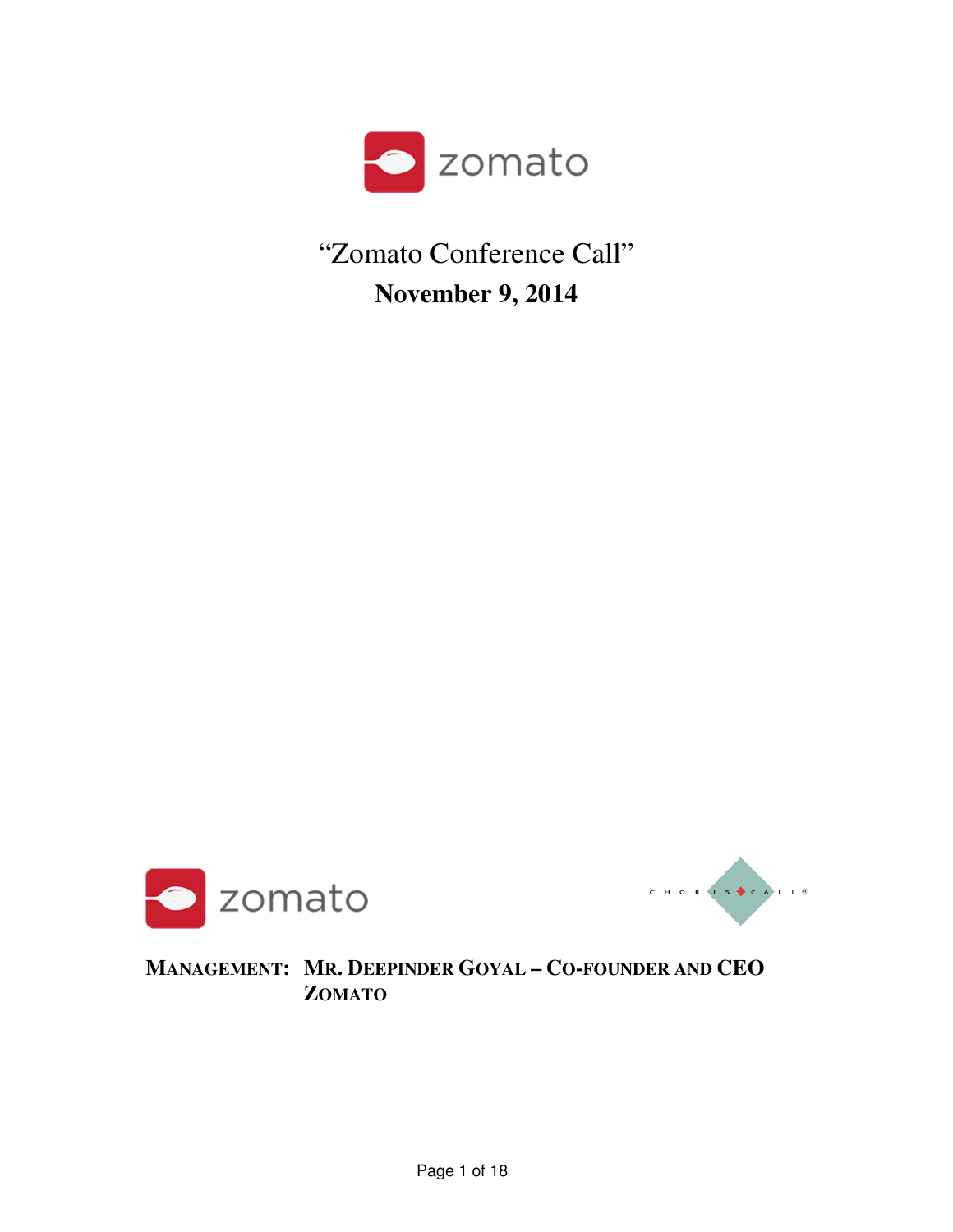

| Moderator:               | Ladies and Gentlemen, Good Day, and Welcome to the Zomato Conference Call. As a<br>reminder all participants' line will be in the listen-only mode. There will be an opportunity for<br>you to ask questions after the presentation concludes. Should you need assistance during the<br>conference call please signal an operator by pressing '*' and then '0' on your touchtone<br>telephone. Please note that this conference is being recorded. I now hand the conference over<br>to Mr. Deepinder Goyal – Co-founder and CEO at Zomato. Thank you and over to you, sir.                                                                                                 |
|--------------------------|-----------------------------------------------------------------------------------------------------------------------------------------------------------------------------------------------------------------------------------------------------------------------------------------------------------------------------------------------------------------------------------------------------------------------------------------------------------------------------------------------------------------------------------------------------------------------------------------------------------------------------------------------------------------------------|
| <b>Deepinder Goyal:</b>  | Hi all, Deepinder here. So I will keep the update from my side short and sweet and I am sure<br>all of you have a lot of questions.                                                                                                                                                                                                                                                                                                                                                                                                                                                                                                                                         |
|                          | So the last time we spoke we had just acquired Urbanspoon and in June we migrated all<br>Urbanspoon's traffic over to Zomato and now we are present in 23 countries in total, we are the<br>market leaders in 18 of them and 12 of them we have really high levels of traffic. We actually<br>also very recently split up our markets into two parts what we call Full Stack and Enterprise<br>markets.                                                                                                                                                                                                                                                                     |
|                          | Full Stack markets are the 12 markets where our traffic levels are very-very high and we are<br>actually looking to monetize them through ad sales right now. And the Enterprise market are<br>the markets where the traffic is not actually adequate to achieve high levels of monetization<br>through advertising. So we are taking a very B2B, B2C approach in those markets.                                                                                                                                                                                                                                                                                            |
|                          | Overall, we are getting about 80 million user sessions across our mobile and web platforms<br>across the world and we are well on course to achieve good revenue growth, I mean we will<br>achieve more than double our revenue this year as well.                                                                                                                                                                                                                                                                                                                                                                                                                          |
|                          | Open to questions.                                                                                                                                                                                                                                                                                                                                                                                                                                                                                                                                                                                                                                                          |
| <b>Moderator:</b>        | Thank you very much Mr. Goyal. Ladies and Gentlemen, we will now begin the question-and-<br>answer session. Our first question is from the line of Sandeep Muthangi of IIFL. Please go<br>ahead.                                                                                                                                                                                                                                                                                                                                                                                                                                                                            |
| <b>Sandeep Muthangi:</b> | First of all Deepinder thanks so much, I think it is great that you are doing this call with us and<br>giving more insight into Zomato. I have two questions, the first question is on, when you look<br>at these markets, these 12 markets where you are dominant, can you give us more color into<br>what kind of market sizes are we looking for, what is your idea of how big each of these<br>markets are eventually for you guys? And the second question is about some of the<br>restructuring that have happened, what has lead to this, has Urbanspoon lead to a rethink of the<br>strategy in some of these markets and any color into that would be very useful. |
| <b>Deepinder Goyal:</b>  | So the 12 markets that we talk about are actually countries, and these 12 countries comprise of<br>23 cities in total. So our business is actually based on cities and not countries, so it makes more<br>sense to talk about cities. So we also measure every city relative to the size of Delhi, so if<br>Delhi is 1 we say, okay such and such market is 3.5 and such and such market is 0.5. So the 23                                                                                                                                                                                                                                                                  |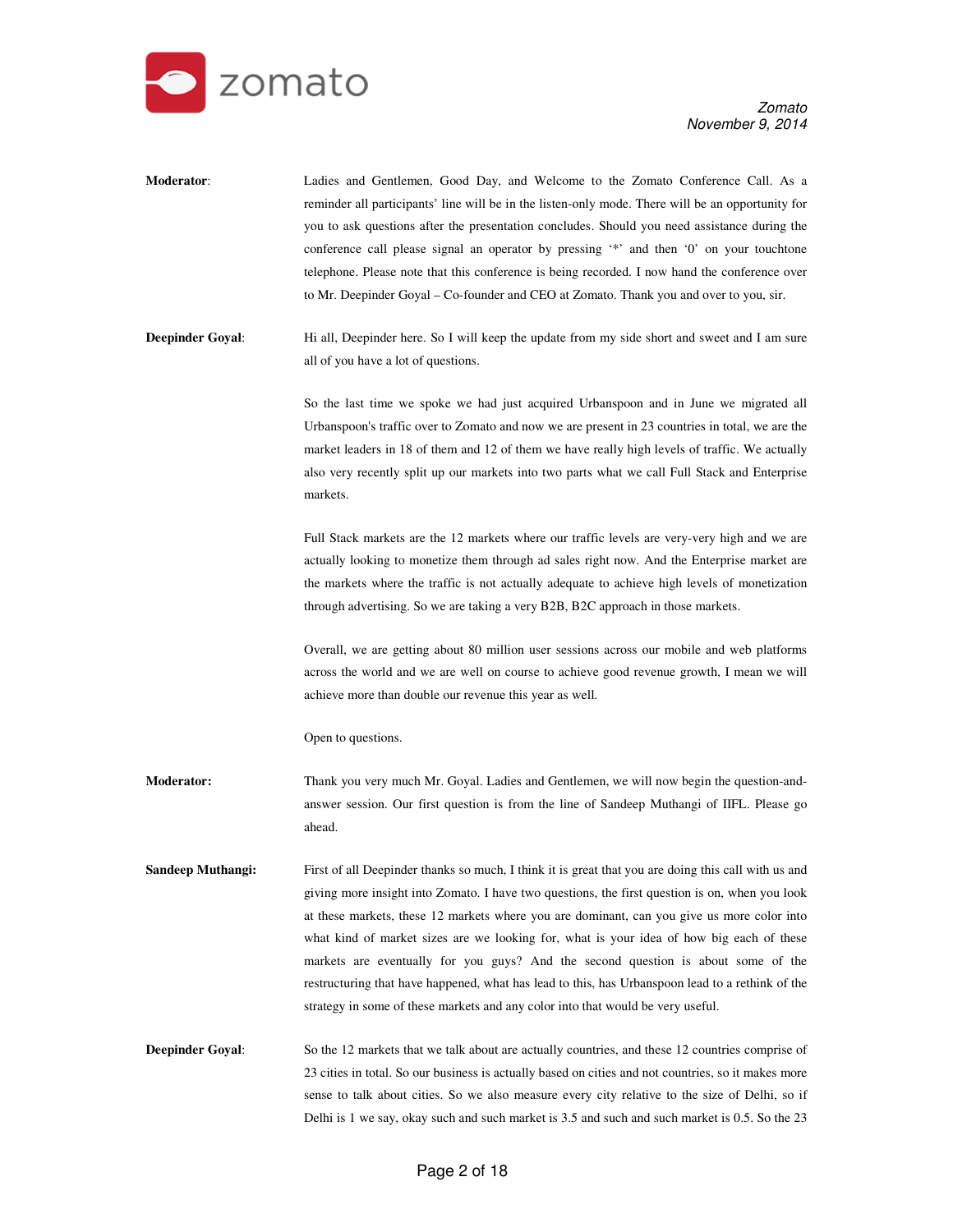

cities that we talk about overall, like the sum of them is almost 42 times the size of Delhi, the Delhi NCR as a market. So that would give you a fair idea of the scale of the markets that we are talking about. And Delhi to put in context of India it is about 25% of India market. So the 12 markets we are strong in, overall the market size is about almost 10 times that of India.

- **Sandeep Muthangi:** And just any color on when you talk about Full Stack I am assuming that you are talking about ad sales plus the base restaurant tag plus the food ordering market, any sense on how big this market could be in Delhi, all the three put together?
- **Deepinder Goyal**: So, we are actually going after all segments of the restaurant technology stack and it starts with advertising but it also comprises of all the enterprise products that we have developed. It also comprises of the online ordering business that we do. Overall I think in Delhi when we achieve saturation in revenue which might be two to three years away from now, I think we will be making about US\$30 million in revenue in Delhi on a per annum basis.
- **Sandeep Muthangi:** And the second question was on the restructuring that has recently happened, what lead to this and has Urbanspoon led you to look at all the markets again and see and do this thing right now?
- **Deepinder Goyal**: See, our business is actually in lot of countries and we learn a lot of things from various markets and Urbanspoon as a product and in terms of traffic was three times the size of Zomato when we acquired that. So we of course had a lot of learning from Urbanspoon, they also taught us a lot about what works, how things work in the way that they used to run their business. So the restructuring that has happened was actually a combination of the best of our knowledge and the best of Urbanspoon's knowledge and we were not trying to be snobby here and say we will do the right thing, but we are taking a very down to earth approach saying that let's just pick the best of both worlds and combine it into a win-win situation for us with a very longer-term view.

**Moderator:** Thank you. Our next question is from the line of Sumeet Surana of Haitong. Please go ahead.

**Sumeet Surana:** I have two questions. First one is related to the new product we have launched, like Zomato Book, Order and Whitelabel, so how has the traction been and what has been the initial feedback from the restaurant? This is my first question. And the second one is, are there any new products in pipeline or we are looking to monetize the existing ones first and then maybe more forward? Thank you.

**Deepinder Goyal:** So Order is pretty much six months old for us now and I will move on to the details of how we are doing on the other businesses. On Book and Whitelabel, these products have been out in the market for about 30 days and the initial traction is great, I think our run rate revenue from both of these markets should already be more than \$1 million per year and we have just got it started. Very few restaurants have said no to buying the product, so I think we have a great future for these two products. However, the amount of penetration we are able to achieve with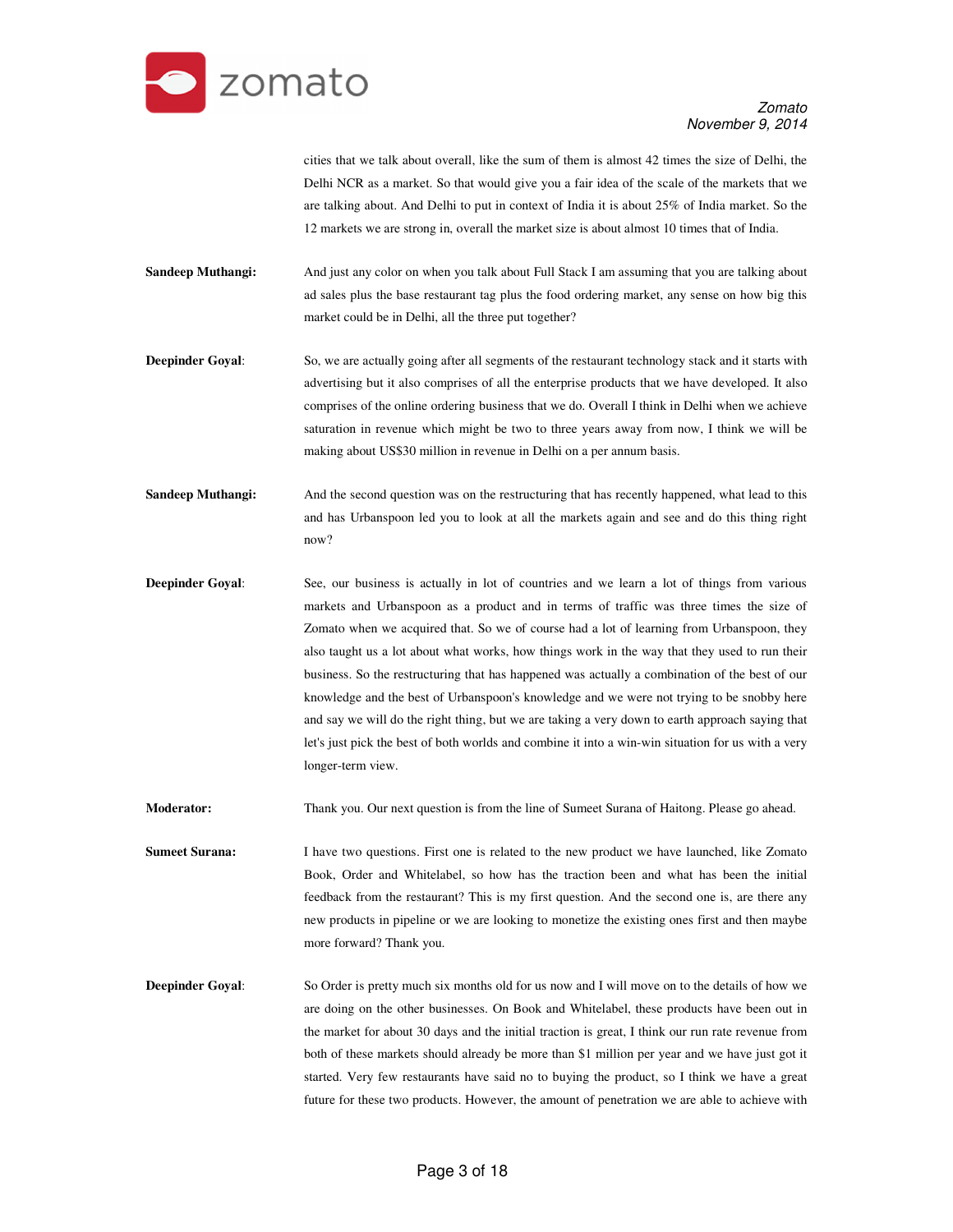

these products in various markets, and when I say various markets I also mean Full Stack as well as enterprise. I think we will really figure out over the next three to six months that, Hey, this is pretty much is the amount of revenue we can get from these products in these specific markets, I think that is still not clear to us yet but what is clear to us right now is that there is a sizable opportunity in front of us and we do not want to miss it.

And on the Order business, there is a history behind order, we actually originally when we thought of Zomato we thought of it as an online ordering business and 2008 was when we started Zomato and it was just way too early for any online ordering business to be out there in India at that point in time. So we really wanted someone else to do the job, to educate the market on how things work, to educate the restaurants as well as the users on how things work and I think our competition did a really good job at that. And the biggest unfair advantage we have when it comes to the online ordering business compared to anyone else is that we already have a lot of traffic which searches for food on Zomato on an everyday basis and that traffic is probably 10 times as that of all our other competitors put together. So what we have done is that we just started giving the feature of order online next to the call button on the app as well as the website, and a lot of people who used to call the restaurants to place their order and we were not able to by the way monetize these calls which were being made to these restaurant directly, and now these calls are now shifting to online orders. So the other big advantage that we have, I mean it is exactly the same one but, we actually have zero customer acquisition on this one because we already own the channel, we do not have to incentivize the user, we do not have to do anything, we do not have to pay Google, Facebook, we do not have to do anything to actually get users to transact through us because they are already on Zomato. So in a way we own a marketing platform. So that is a shift which is happening. I can actually share some numbers here as well. So we hit a peak of 10,000 orders per day last week. I think our order volume is about 40% of that of the market leaders when it comes to volume, but our ticket prices are also 2.5 times as that of the market leaders. And all our volumes comes at pretty much zero discounting, less than 5% of our orders are actually discounted and compared to maybe like 70% of orders being discounted for our competitors. So I think when it comes to the overall value being transacted on our platform for online order we might already be the largest player or we might be very-very close to the largest player and we are growing at 50% month-on-month. So we are supremely confident that we will be the biggest if not the only player left in the market in a couple of months from now.

 On the new products, we have apart from the table reservation order and Whitelabel we are also working on a point of sale system for restaurants and that is actually at a very early stage, although we have started deploying it at some places. So I think about 40-odd restaurant locations are live on our point of sale system as well and we are actually learning a lot more about how the system should operate and I think by the end of January we will be able to go big on selling our point of sale system to restaurants as well.

**Moderator:** Thank you. Our next question is from the line of Arya Sen of Jefferies. Please go ahead.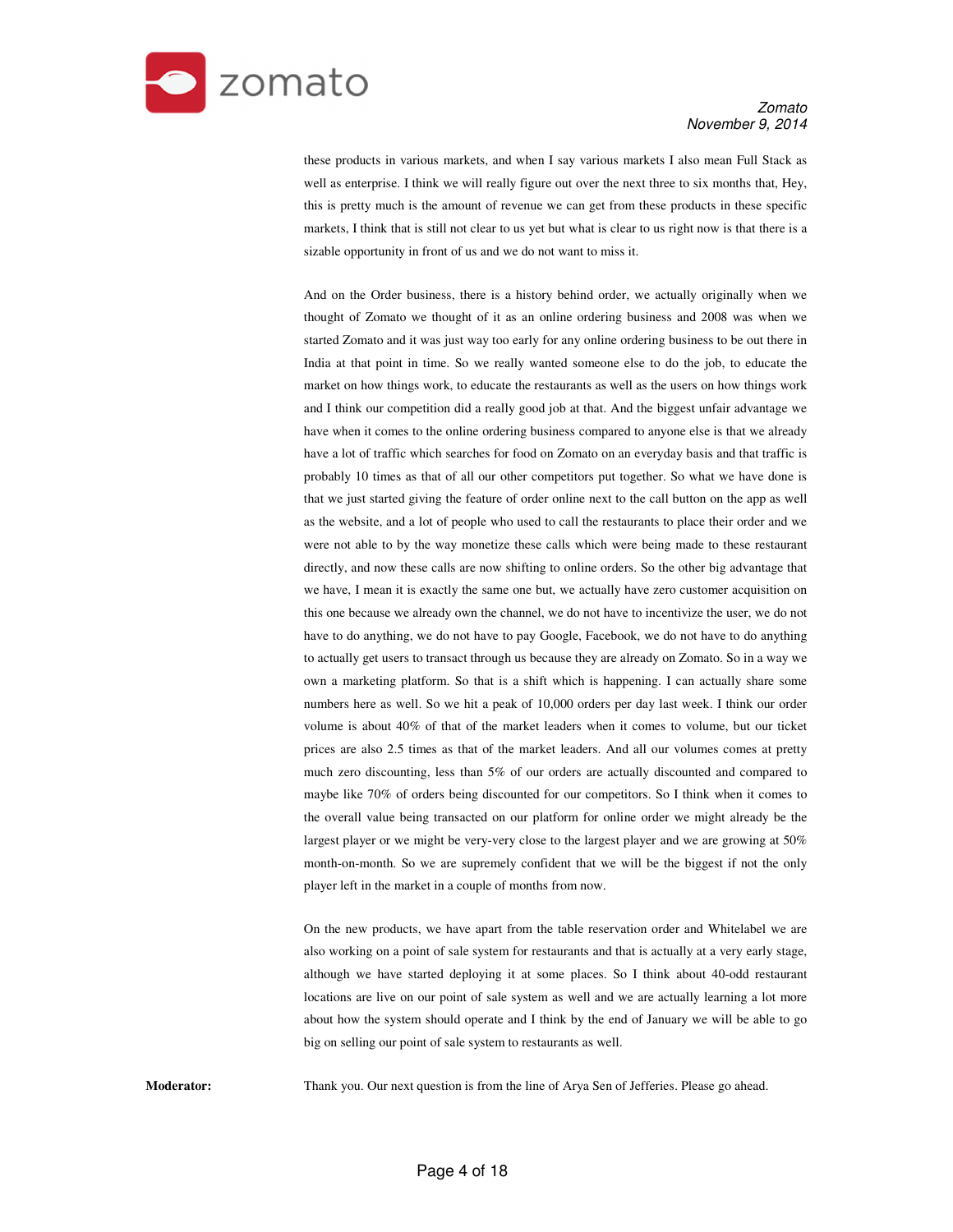

**Arya Sen:** Firstly, the InfoEdge management mentioned that there is a change in strategy at Zomato and there is going to be more focus on monetization going forward, so just to understand, what does that mean in terms of the other markets where you are not looking to monetize, so will you stop investing there, also does it mean no more entry into newer markets? And why this change in strategy to begin with, I mean why not continue with the growth strategy that you had earlier?

**Deepinder Goyal**: So I think the biggest reason why we had a shift in strategy is because of our shift towards Enterprise products. So until about last month we did not have any B2B products to sell to restaurants apart from ad sales and online ordering which really depends on a lot of B2C traffic to work. So there are some markets where we do not have adequate levels of traffic to monetize through ads. So six months ago we had to actually invest a lot in these markets to grow the traffic to a level where we could monetize them. But now since we have these enterprise products, so we are thinking that a B2B2C approach which is for example let's say the Book product, the table reservation product that we have; if we are able to achieve sizable penetration with our Book product in any market where we do not already have strong traffic, we will be able to build traffic on top of this product without spending a lot on marketing and customer acquisition cost to build traffic. So it is really the introduction of new products which led to the change in strategy and now even if we launch any new country we will actually treat that market as an enterprise market in our language and we will do a B2B2C approach in those markets rather than doing ad-sales right upfront which actually is a huge cost. So I think now going forward you would not see a lot of investment going into markets, Zomato will become a lower investment business in the longer-term, I think that is the basic premise behind the shift in strategy.

**Arya Sen:** And the B2B products that you are talking about, one is Book a table, the other is Whitelabel, is that right, or anything else, does it include Order?

**Deepinder Goyal:** So Booking a table, the table reservation product is the key product when it comes to B2B2C. See, so Order leads a lot of traffic on Zomato already, so that is our play on the online ordering business that we should not be paying a lot of customer acquisition cost for online orders and this customer acquisition cost is the biggest problem of all our competitors. A lot of our key markets where we have high competition in online ordering we already have high levels of traffic. So from a competitive threat point of view we are pretty okay and like all the other markets where we are taking a table reservation approach to build traffic, we will launch online ordering maybe one year from now once our traffic hits adequate levels, so that is the approach we are trying to take here.

**Arya Sen:** And talking about the growth sort of guidance that you gave, revenue guidance that you gave of doubling revenues in FY16 over 2015, so that would mean say FY15 you did about Rs.1 billion, so that goes to about Rs.2 billion, is that sort of a number that we look at?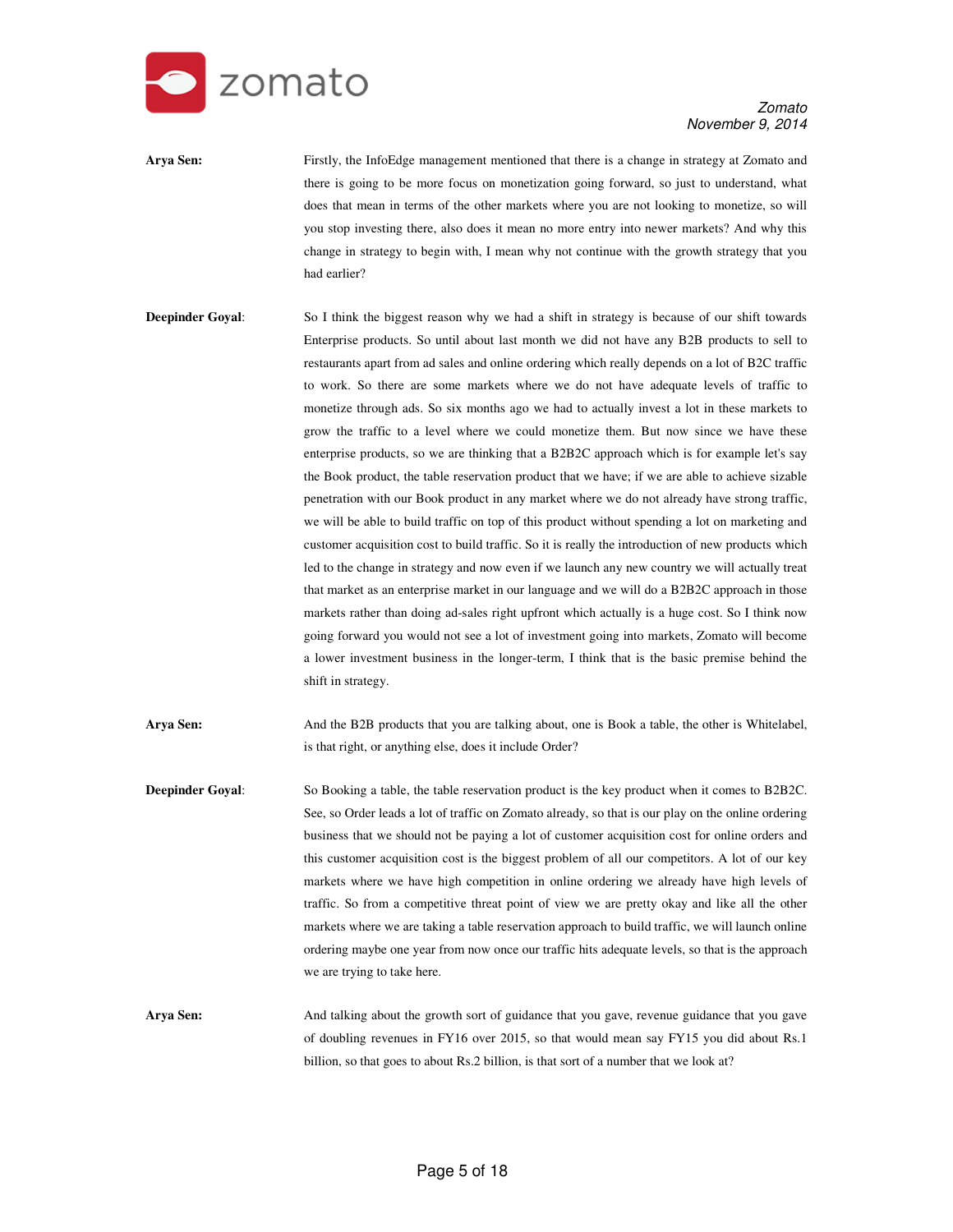

**Deepinder Goyal:** I mean if all goes well and if we execute well I think yes, or maybe more, I mean everybody tries to do a lot more than what they expect.

**Arya Sen:** Right, but out of this because there are now many avenues of growth for you right, I mean one is the vanilla product which is the usual ad and the revenues that come out of that and the growth in that business, plus you are now also offering orders which could easily be as much of a revenue generator as the ads business and also you are talking about 12 markets where you are looking to grow. So in that context how do we break up this sort of 1x growth in revenue, I mean how much will come from which part?

- **Deepinder Goyal:** So we actually look at it on a city by city level and when I say that these are the 23 cities that we are talking about, we have actually not even started monetizing all of them. So it is just recently that we are seeing let's do ad sales, let's actually start monetizing them and in the current year you would not see a lot of contribution from a lot of these markets. And even when it comes to Delhi, we have actually just scraped the surface when it comes to monetization. I think we have easily 50x growth in front of us, but all of that depends on how well we are able to execute in the near future.
- **Arya Sen:** Sir how much would the India business grow by, I mean what would be the guidance for the India business alone?
- **Deepinder Goyal:** I cannot disclose that for now.

**Arya Sen:** Sure. And just to understand the food ordering part, how many restaurants are now live on that and you talked about order size, what is your typical order size?

- **Deepinder Goyal:** We have 12,000 restaurants online on online ordering in India and we are actually bringing in about 500 every week online and most of these restaurants are the ones who do not typically deliver on their own yet, so you would see a lot of good brands get online on Zomato in like maybe the next week or the week after that and it would be the first time globally that these brands would be delivering to anyone and our tie-ups with our logistic partners are actually enabling us to make that happen with these restaurants. Our average ticket price is about Rs.600 per order and what I have heard, I mean what I have heard for our competitors is that it is about Rs.225 for them.
- **Arya Sen:** And lastly, if I look at the core ad business, what is the percentage of paying restaurants within India, what percentage of your total listing is now paid customers for the ads business?
- **Deepinder Goyal:** Our paid customers would be about 6% of the total listings right now in India.

**Arya Sen:** Because I thought you had talked about some 10% in the last call in Jan, so is that the denominator has gone up so much?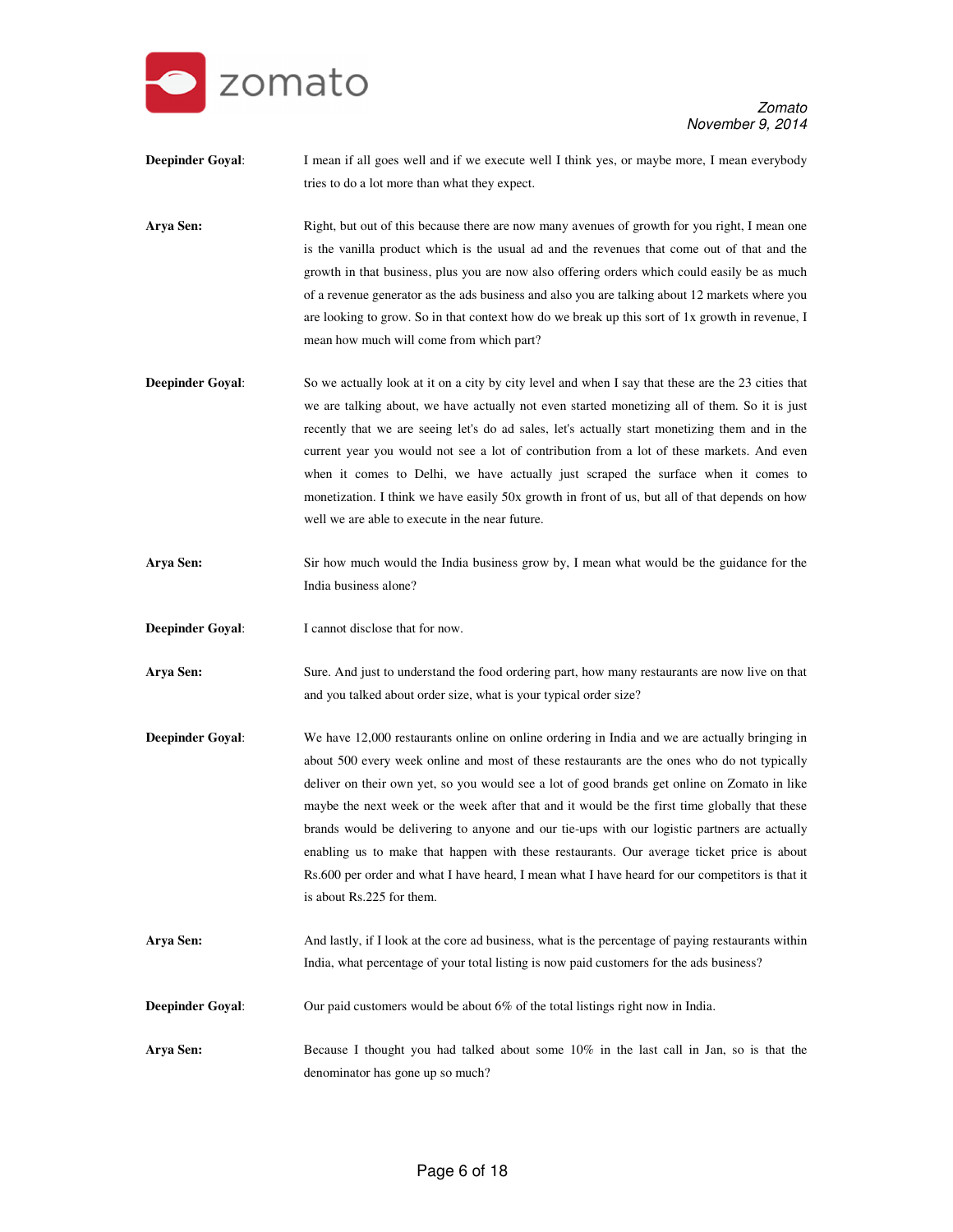

**Deepinder Goyal**: Yes, so we actually added a lot more, we added a lot of cities in India as well so the denominator has grown up and even in Delhi and even in Mumbai the market has grown like significantly, it is not about just adding the number of cities. And since we were heavily focusing on the online ordering business over the last six months, our internal ad sales goals were not actually a priority for us in India.

**Arya Sen:** And what would be the total number of restaurants that are listed in India for Zomato?

**Deepinder Goyal:** In India we are at about 80,000 right now.

**Moderator:** Thank you. Our next question is from the line of Ankur Rudra of CLSA. Please go ahead.

**Ankur Rudra:** My first question is, could you perhaps clarify what is the progress on advertising or listing shifting from the desktop model to the mobile model? And then I think a follow-on after that would basically be, if you could give us a sense of the breakup of the market opportunity between ads versus the B2B products we recently launched, when you look at the aspirational goal of \$30 million from one city? Thanks.

- **Deepinder Goyal:** So on the mobile and desktop side, so about 35% of our traffic is on the desktop and 65% is on mobile and mobile is actually gaining a percentage point in share every month and that's how fast mobile is growing, having said that, desktop is still growing, it is not that desktop is declining. Sorry, what was the second question?
- **Ankur Rudra:** The second question was about, when you are looking at the market opportunity of \$30 million in a city like Delhi NCR, how do you breakup that opportunity between the traditional ad model versus the online order versus the B2B products, how should we think about where the revenues will come from?
- **Deepinder Goyal:** If the market pans out the way we think it will, 40% of the revenue will be ad revenue, about 30% of our revenue will be order revenue and the rest of the 30% will be like pure SaaS kind of enterprise product.

**Ankur Rudra:** Just quickly on the first point, you shared the traffic breakup but are the ads also shifting, I mean are you advertising on the mobile platform also or is it are the ad sales majorly for the desktop version of the product?

- **Deepinder Goyal:** So we have ads both on mobile and web and we actually sell one single SKU across both these platforms, so we do not sell them separately. So even if there is a huge platform shift six months from now and everybody goes back to desktop we will be fine, if everybody goes to apps we will be fine and I think everybody will go to apps.
- **Ankur Rudra:** Just lastly, last time you had a call with us you did highlight a sense of the revenue breakup between your mature market, India, Middle East was I think about 70%, 75% and perhaps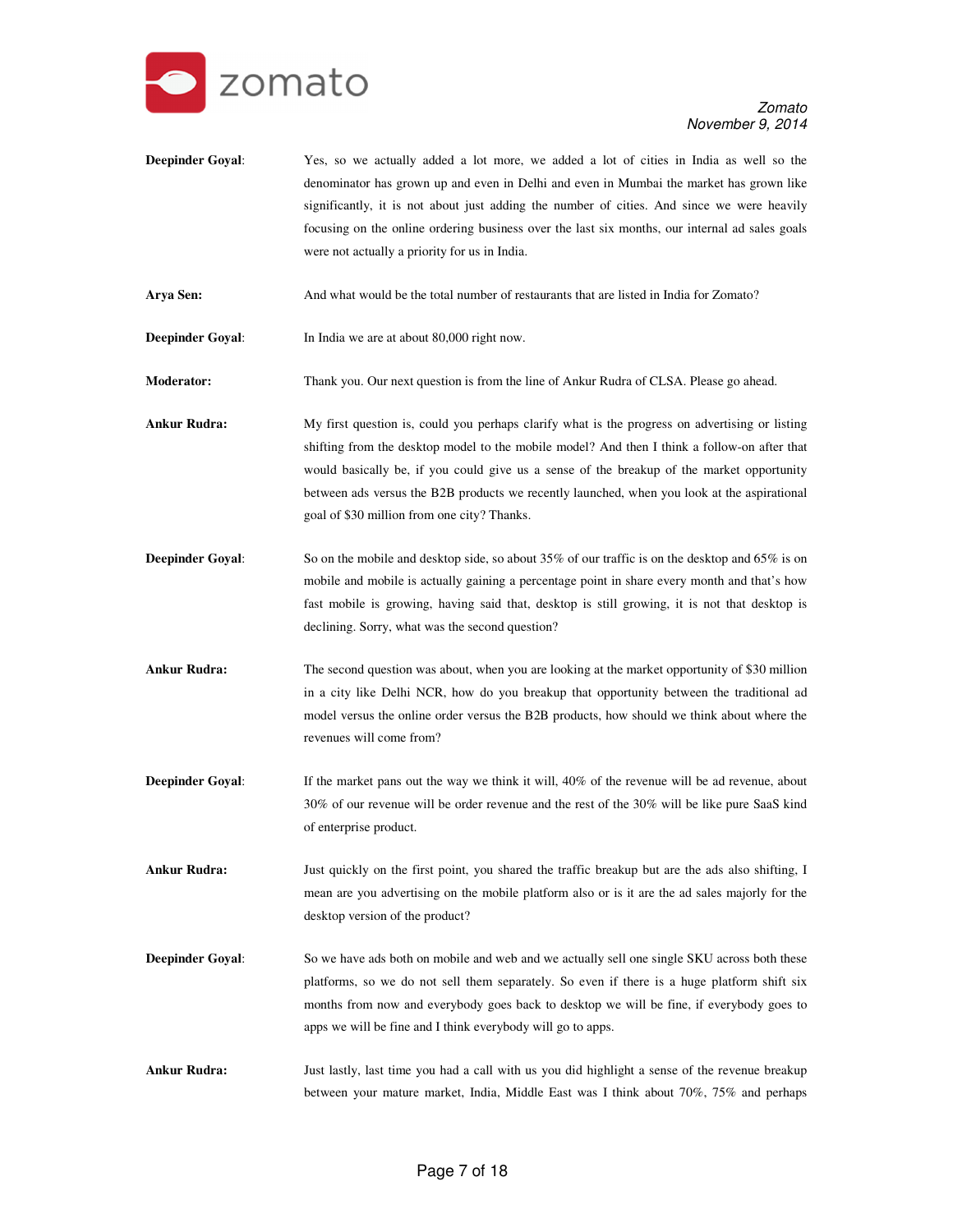

were also profitable. How should we think about that breakup now and profitability from maybe city or country basis whatever your comfortable sharing.

- **Deepinder Goyal**: So India and UAE now after we started the online ordering business they are no longer profitable, but however if you take out the ad sales part of the business it is still hugely profitable. And so 6 of our other countries are going to breakeven just about right now in this month or maybe the first week of December, we are very-very close to breaking even in six other countries.
- Ankur Rudra: This is driven by all the three models or primarily ad and Order?

**Deepinder Goyal**: It is primarily driven by ad sales, all the other models are very-very new. So they will take a little bit of time to get to a certain point.

- **Moderator:** Thank you. Our next question is from the line of Srivathsan Ramachandran of Spark Capital. Please go ahead.
- **Srivathsan Ramachandran:** Just wanted to get your thoughts on the US market with Yelp showing signs of weakness just wanted to see is this an opportunity for you to monetize more on that market and maybe grow aggressively in that market?
- **Deepinder Goyal:** So the Urbanspoon acquisition was not actually done for the US, it was done for Australia and Canada and we have very high levels of traffic in Australia and Canada and we are actually looking to monetize both of these markets through ads as well as other B2B products that we have. On the US side, we do not have very high levels of traffic, although we have sufficient levels of traffic to monetize through ads if we want to but we would want more in order for the churn rate to be less and in order for the ticket prices to be enough for us to create a sustainable business. So in the US as well we are taking a B2B2C approach to the market and we are also looking at the US market on a city by city basis, we are not thinking of US as a whole and we going after cities in the US where competitive intensity is actually the lowest.
- **Srivathsan Ramachandran:** If you can, it will be helpful post the latest round of capital drive, any broad timelines in terms of what the burn rates would be or when maybe you would need another round of capital, any thought process, any qualitative comments would be grateful. Thank you.
- **Deepinder Goyal:** So in general we are not banking on the fact that the next round will come in and we have never ever actually built a business assuming that the next round would come in, so we always think that the round that we have is probably the last round we are going to get and that's how we are approaching our business now as well. I mean, we have a breakeven plan, so if we are able to execute along that plan we should be able to breakeven in sometime and we will still have a significant amount of money left in the bank. And however if and when we decide to raise more capital that will be to essentially go after more growth opportunity which are not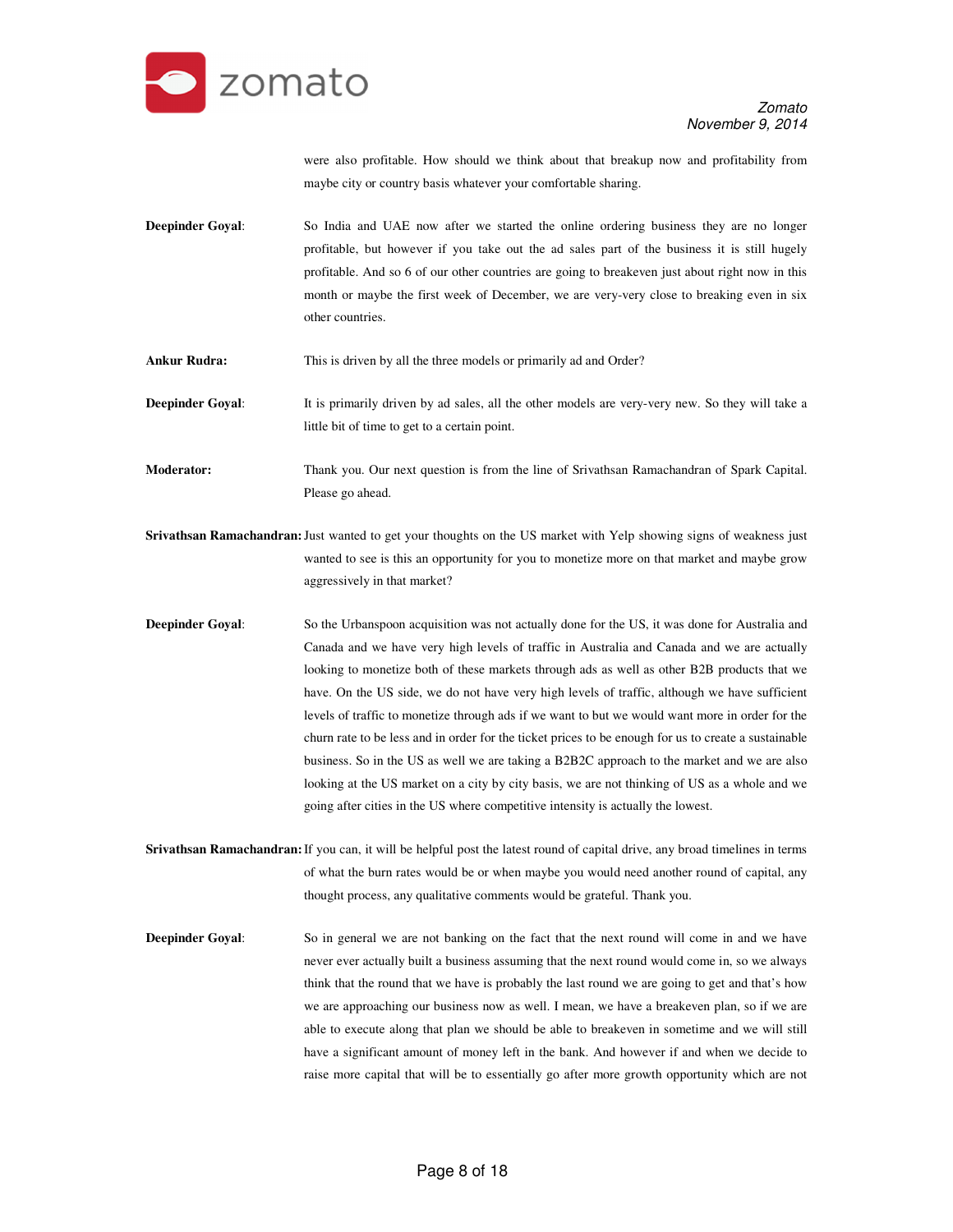

part of the current plan, I mean that really depends on how easy it is to raise capital, nothing else.

**Moderator:** Thank you. Our next question is from the line of Gaurav Malhotra of Citigroup. Please go ahead.

**Gaurav Malhotra:** Just a couple of questions. First of all, since you mentioned that the ability to raise more capital will drive whether you participate in other growth opportunities and that is something which even Sanjeev in the InfoEdge conference call had sort of highlighted. So just wanted to get your sense as to, is capital becoming more and more difficult for internet companies as a whole and say how difficult is it now versus six, nine months back? And a follow-up would be, we are also hearing that some of our peers are in trouble, they are sort of compressing and scaling back the businesses, is that also got to do with capital or there is something more to it?

**Deepinder Goyal:** So for us, we have actually never gone out and raised money for ourselves, I mean in general we have always believed in focusing on execution and we have had investors call us and actually that is the best kind of conversation to have with people. So we have never ever thought that raising capital is the only way to do this, I mean the thing that I tell our people internally is that running a company or doing a startup is like driving a car and you do not drive a car from going from one fuel station to the next one and then to the next one, at the end of the day you have to go for a longer drive as well. So at any given point in time we would always want to go for the longer drive. So it just depends on, I mean if the market is good and if the investors have appetite for the growth story that we have, and of course we have to find capital at the right price. So if all of these things come together we will raise otherwise we do not need to and we are fine either way, I mean either way we are going to build a very large outcome and I think that is going to be great for everyone. Does it make sense ?

**Gaurav Malhotra:** Yes. So just if, not for you in particular but for the industry as a whole, is it becoming difficult especially us one or two of your peers are facing trouble and they are sort of scaling back?

**Deepinder Goyal:** So I would actually not want to comment on how our peers are doing, but I think I would just say one line that the biggest problem that our peers have is customer acquisition cost and that just throws the entire economic model for them out of way and we do not have that. And I think as I said earlier as well, that is the biggest unfair advantage we have in our business and I think that is the reason why we are going to win the market.

**Moderator:** Thank you. Our next question is from the line of Ravi Menon of Elara Securities. Please go ahead.

**Ravi Menon:** Deepinder, if I could ask you about the gross profit levels, if I might use that term broadly, between the different models I mean between your Enterprise side which is a SaaS kind of service, between the ad based revenue and the order deliver, how would you say roughly they stack up in the order and if you have any rough numbers to share that all it would be great.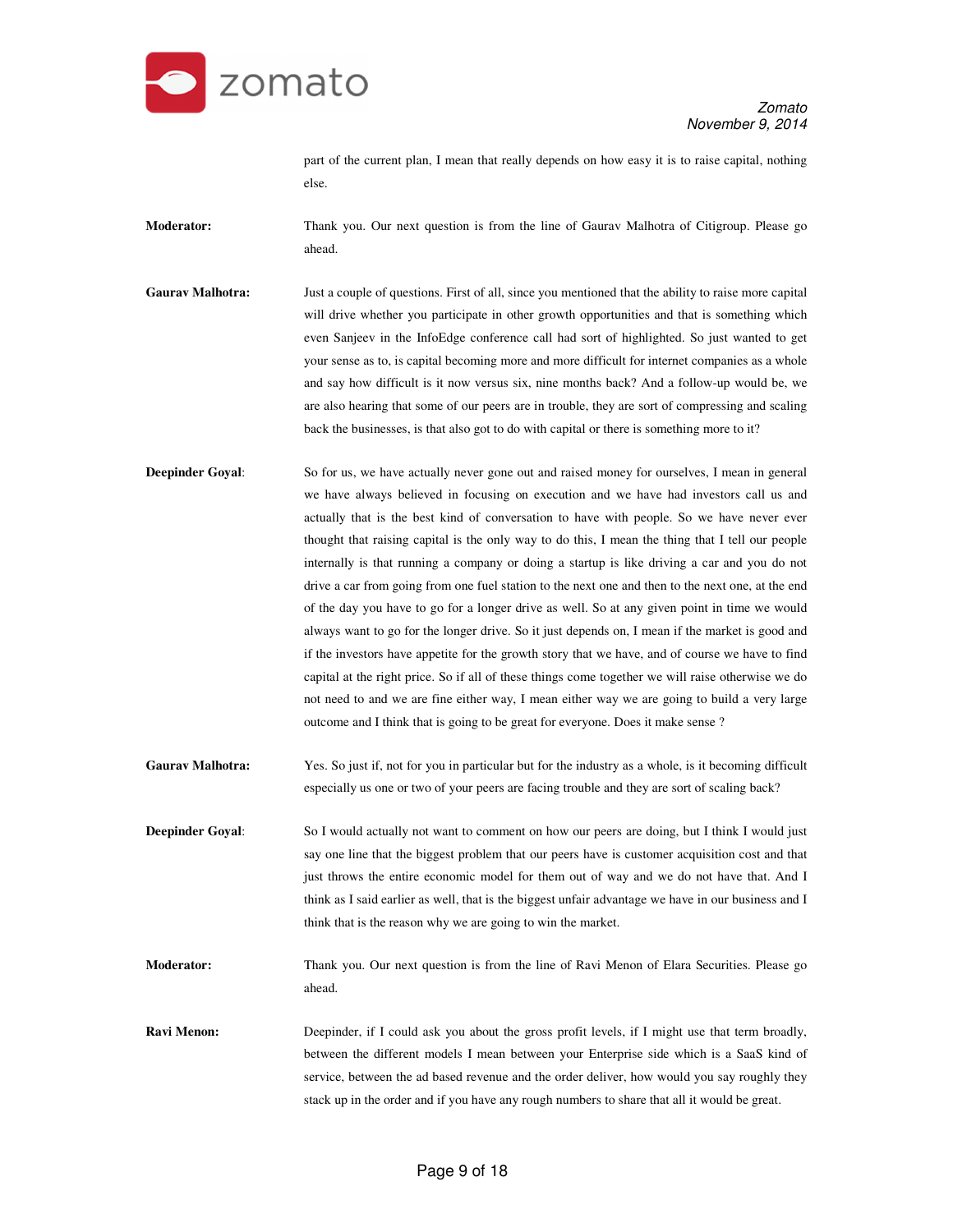

## Zomato November 9, 2014

| <b>Deepinder Goyal:</b> | So the ad revenue business is the most profitable when it comes to gross profit margins, we<br>actually do not calculate gross margins the way other people do, what we do is that we see how<br>much are we paying our sales force. So for every dollar that we use to pay our sales team<br>which goes out and sells that space to restaurants, how many dollars do they bring back. So in<br>general if we are spending \$1 on our sales team, they are bringing like \$4 to \$5 back to us in<br>terms of revenue and that is $75\%$ to $80\%$ gross margin. In the longer-term I think our net<br>margins should easily fall between I think $40\%$ to $50\%$ odd and I think ad sales is going to be<br>the most profitable, the main stay of the business. And Order serves two purposes, first, it<br>keeps traffic share within Zomato and I think in the long-term as well there is a lot of<br>advertizing and monetization which will happen on the delivery side of the business and there<br>is going to be a commission based revenue as well and the commission based revenue I think<br>will get to about 25% net margins but going beyond that would actually be very-very hard.<br>Looking at our global competitors which are public, I think that's pretty much about the range<br>that they fall in and I think we should be able to get that in India as well. Again, it comes back<br>to the same thing, we do not have customer acquisition costs and that just makes the business<br>slightly easier for us even at the ticket prices India offers to us. |
|-------------------------|-------------------------------------------------------------------------------------------------------------------------------------------------------------------------------------------------------------------------------------------------------------------------------------------------------------------------------------------------------------------------------------------------------------------------------------------------------------------------------------------------------------------------------------------------------------------------------------------------------------------------------------------------------------------------------------------------------------------------------------------------------------------------------------------------------------------------------------------------------------------------------------------------------------------------------------------------------------------------------------------------------------------------------------------------------------------------------------------------------------------------------------------------------------------------------------------------------------------------------------------------------------------------------------------------------------------------------------------------------------------------------------------------------------------------------------------------------------------------------------------------------------------------------------------------------------------------------------|
| <b>Ravi Menon:</b>      | I would like just a clarification, when you said \$1 paid to sales gets you \$4 in revenue, is that<br>like \$4 in that month alone or the annual subscription amount?                                                                                                                                                                                                                                                                                                                                                                                                                                                                                                                                                                                                                                                                                                                                                                                                                                                                                                                                                                                                                                                                                                                                                                                                                                                                                                                                                                                                              |
| <b>Deepinder Goyal:</b> | That month alone, it is like-for-like in terms of time.                                                                                                                                                                                                                                                                                                                                                                                                                                                                                                                                                                                                                                                                                                                                                                                                                                                                                                                                                                                                                                                                                                                                                                                                                                                                                                                                                                                                                                                                                                                             |
| Ravi Menon:             | Okay. And the sales commissions too are paid so there is a tail to it or is that just like one time<br>commission?                                                                                                                                                                                                                                                                                                                                                                                                                                                                                                                                                                                                                                                                                                                                                                                                                                                                                                                                                                                                                                                                                                                                                                                                                                                                                                                                                                                                                                                                  |
| <b>Deepinder Goyal:</b> | So the \$1 actually includes all commissions which are paid on a monthly basis, they are fully<br>loaded cost, it is like travel, reimbursement, phone calls, everything is \$1 and then on a<br>monthly basis our sales cost, I mean if you look at every month on an ongoing basis every<br>month if we are paying x to our sales people they bring in revenues 4x to 5x, it just bakes in<br>everything.                                                                                                                                                                                                                                                                                                                                                                                                                                                                                                                                                                                                                                                                                                                                                                                                                                                                                                                                                                                                                                                                                                                                                                         |

- **Ravi Menon:** And just to clarify, so if a sales guy brings in a restaurant and he gets a commission immediately there is also something when each time the customer renews or the next month is paid out as well, that would be some share paid out to him as well, right?
- **Deepinder Goyal**: Yes. And that is part of \$1 again.

**Moderator:** Thank you. Our next question is from the line of Arya Sen of Jefferies. Please go ahead.

**Arya Sen:** Just wanted to understand, what is the monetization model in booking a table? And also in the order delivery are you doing any delivery in-house, I mean are you even planning to do any delivery through your own network or is it all outsourced or how will that work?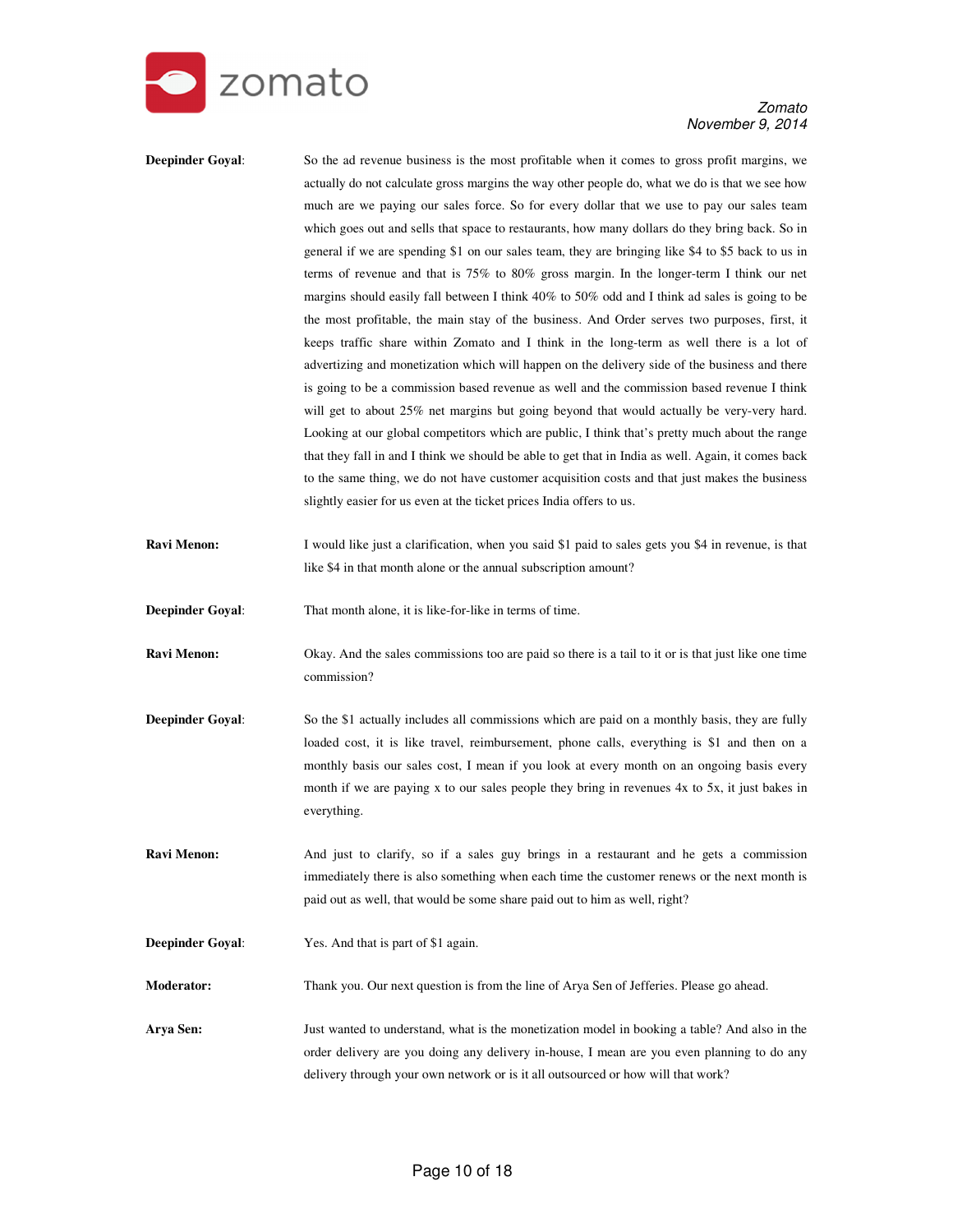

| <b>Deepinder Goyal:</b> | So on table reservations our monetization is a flat fee that we are charging restaurants on a per   |
|-------------------------|-----------------------------------------------------------------------------------------------------|
|                         | month basis to use our system, and all table reservations that the restaurant might get from        |
|                         | Zomato or from the visits on their own websites or from partner websites are going to be free.      |
|                         | So it is a flat fee for table reservations and the pricing is different for different markets based |
|                         | on the currency, I mean different markets have different paying capacity so customizing the         |
|                         |                                                                                                     |
|                         | pricing for different markets. On delivery we do not actually, I mean within Zomato we are not      |
|                         | delivering orders for customers, we do not have any kind of logistics force to deliver these        |
|                         | orders, however we have invested in Grab and Grab is doing very-very well with us and we are        |
|                         | actually acquiring restaurant partners and they get onto our platform for accepting online          |
|                         | orders and Grab is fulfilling those orders.                                                         |
| Arya Sen:               | So when you mention that there are certain restaurants which usually do not delivery which          |
|                         | will come into Zomato, that will usually be through the tie-up with Grab?                           |
| <b>Deepinder Goyal:</b> | Absolutely.                                                                                         |
| Arya Sen:               | And will those be exclusive or could they then go on to be on Foodpanda and TinyOwl as              |
|                         | well?                                                                                               |
| <b>Deepinder Goyal:</b> | Actually great question, that is one of the other big competitive advantages we have against        |
|                         | any one, 40% of the restaurants on Zomato are actually exclusive to Zomato. So if you look at       |
|                         | the list of the restaurants that we have in any city you will actually find most of the good ones   |
|                         | on Zomato and you will not find them on any other player, that is also part of the reason why       |
|                         |                                                                                                     |
|                         | our ticket prices are much-much higher than our competitors.                                        |
| Arya Sen:               | You have an exclusivity agreement with them?                                                        |
| <b>Deepinder Goyal:</b> | Yes.                                                                                                |
| Arya Sen:               | And what is the period of this exclusivity agreement?                                               |
| <b>Deepinder Goyal:</b> | Three year exclusivity.                                                                             |
| Arya Sen:               | And going back to the booking thing, just wanted to get a sense, in India say in NCR market         |
|                         | what would be the range of that flat fee per month?                                                 |
| <b>Deepinder Goyal:</b> | See, in India it would be about Rs.10,000 a month per location.                                     |
|                         |                                                                                                     |
| Moderator:              | Thank you. Our next question is from the line of Ankur Rudra of CLSA. Please go ahead.              |
| <b>Ankur Rudra:</b>     | Deepinder, could you maybe elaborate if you have any plans to enter the food marketplace            |
|                         | model in India or any of the other markets?                                                         |
| <b>Deepinder Goyal:</b> | Sorry, I did not get the question Ankur.                                                            |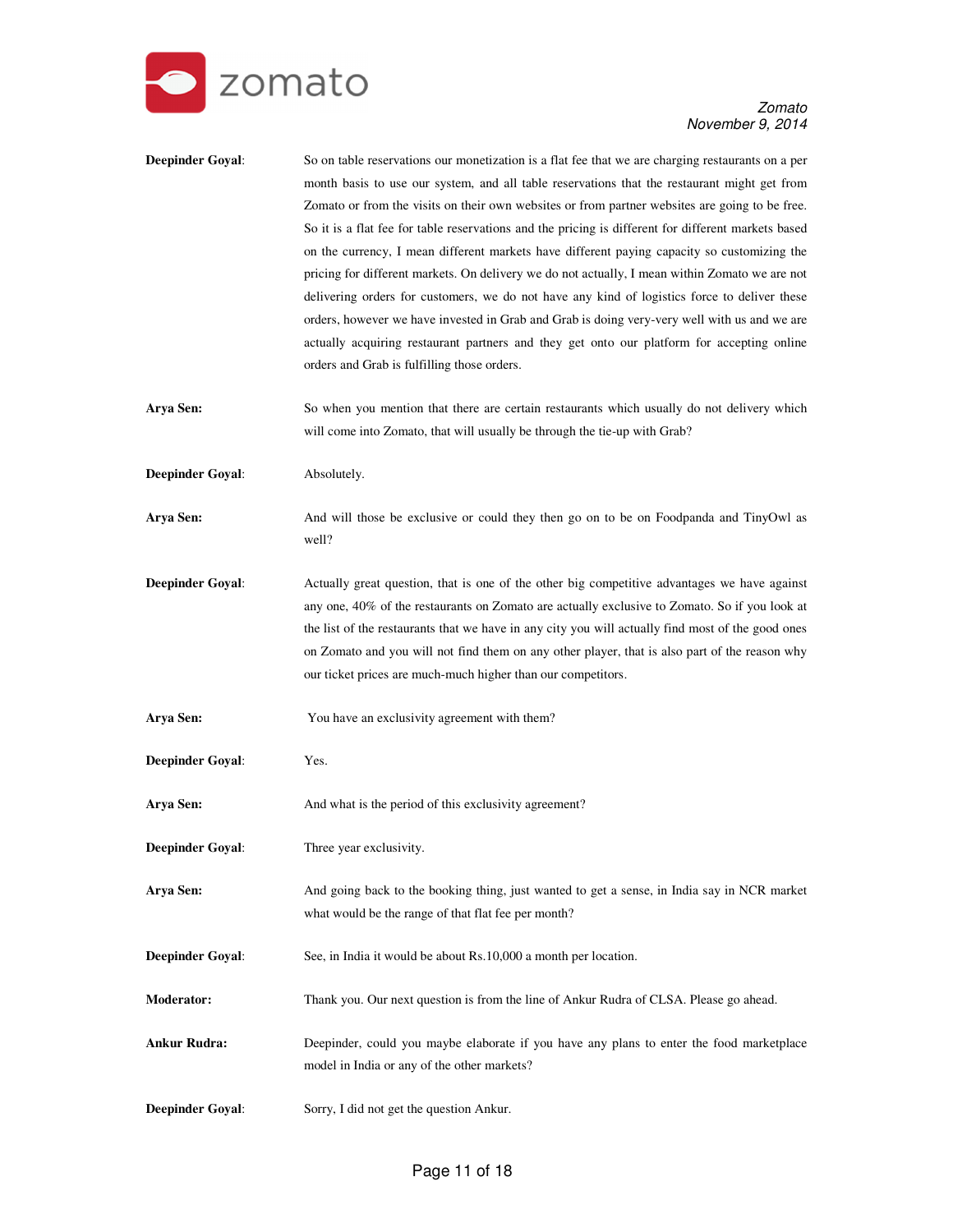

| <b>Ankur Rudra:</b>     | The marketplace model like TinyOwl, Homemade or Holachef, is that something that interests<br>you?                                                                                                                                                                                                                                                                                                                                                                                                                                                                             |
|-------------------------|--------------------------------------------------------------------------------------------------------------------------------------------------------------------------------------------------------------------------------------------------------------------------------------------------------------------------------------------------------------------------------------------------------------------------------------------------------------------------------------------------------------------------------------------------------------------------------|
| <b>Deepinder Goyal:</b> | Not yet, but we are closely watching the space, again, I think we do not want to put in the<br>effort of building this market, so since we have a user base I think we could certainly do with<br>the second mover advantage into this market.                                                                                                                                                                                                                                                                                                                                 |
| <b>Ankur Rudra:</b>     | Right, but it would be a different market because your restaurant relationships would not<br>translate as much as they have in order?                                                                                                                                                                                                                                                                                                                                                                                                                                          |
| <b>Deepinder Goyal:</b> | They would not but building one side of the marketplace is never ever hard, it is building both<br>the sides of the marketplace simultaneously, that is actually the hardest thing, so chicken and<br>egg as they call it, so in this case we have the chicken, we just need to find the egg. So it would<br>not be very-very hard for us to build this business.                                                                                                                                                                                                              |
| <b>Ankur Rudra:</b>     | And has there been any impact on competition in the evolution of take rates over the course of<br>this year and order, because you entered the market, is that broad take on for everyone?                                                                                                                                                                                                                                                                                                                                                                                     |
| <b>Deepinder Goyal:</b> | Not really, I think since we were very sure of our low customer acquisition cost our take rates<br>are slightly lower than our competitors anyway, and I do not think that the market has reached<br>a stage where take rates determine which players restaurants work with, so I think that's still a<br>couple of years away from now.                                                                                                                                                                                                                                       |
| <b>Ankur Rudra:</b>     | And just generally, if you could talk a bit more about the B2B2C parts of your business which<br>is clearly new, but the kind of competition you face in some of the more mature markets would<br>be a bit more serious yet than what you have seen on your traditional ad site. So is there any<br>plan about how will you go around advertising, marketing, etc around this, how the dynamics<br>will be different to what you have seen so far?                                                                                                                             |
| <b>Deepinder Goyal:</b> | So when we say more competitive markets, I mean there are pretty much four cities in the US<br>and London maybe, you can just say everything else is Greenfield for us. So we are actually<br>trying to grab market share from our competitors in London and we are not even focusing on<br>the highly competitive markets in the US, we are actually just going after the cities in the US<br>which do not have strong competition for us. So yes, most of our markets we do not face a lot<br>of competition and we are already the largest player in most of these markets. |
| <b>Ankur Rudra:</b>     | So you are basically saying in the greenfield market there is an opportunity for you to create a<br>presence where perhaps an existing competitor did not chose to do so, that will be the only<br>reason why there is no competition?                                                                                                                                                                                                                                                                                                                                         |
| <b>Deepinder Goyal:</b> | Yes.                                                                                                                                                                                                                                                                                                                                                                                                                                                                                                                                                                           |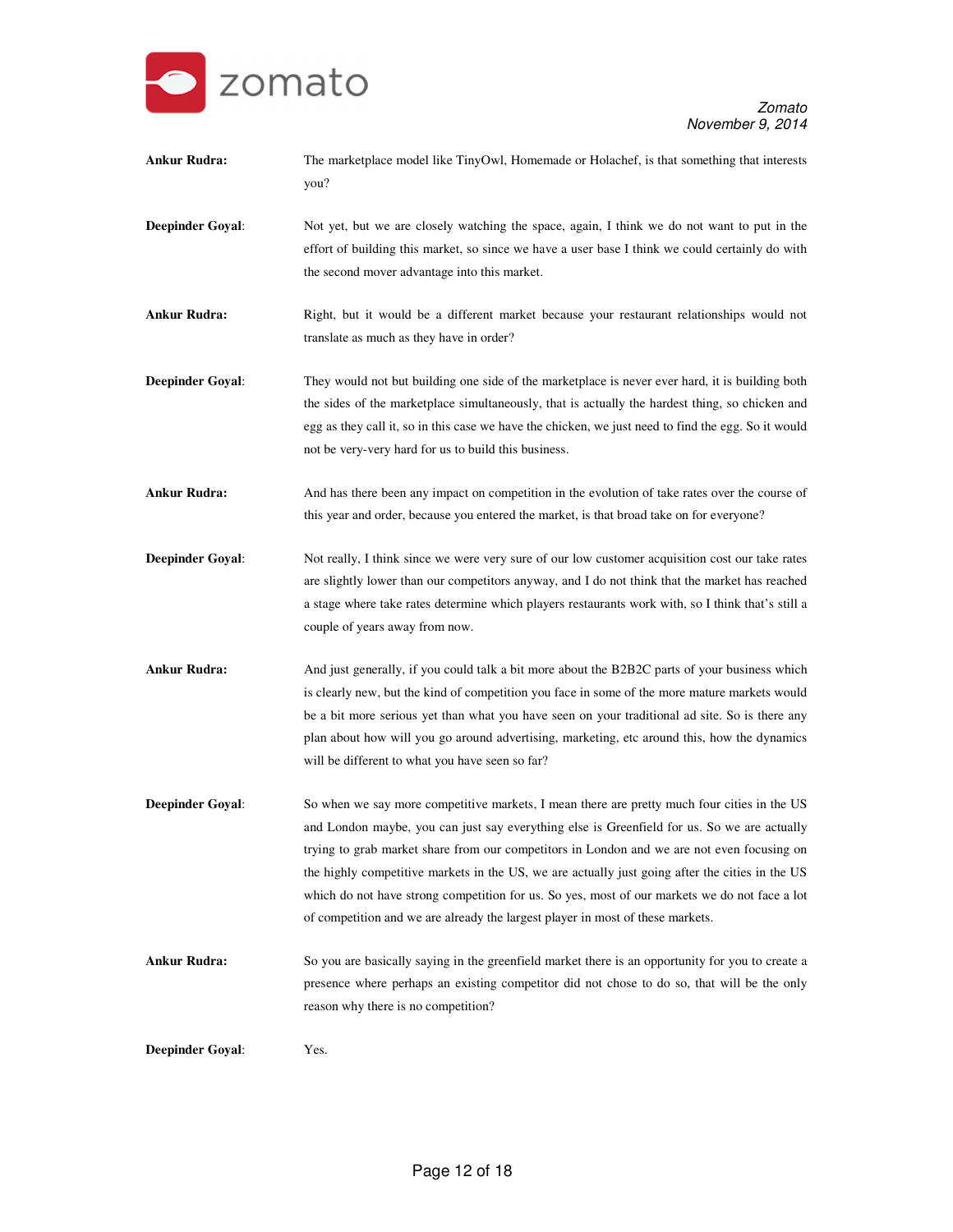

| <b>Ankur Rudra:</b>     | And what gives you the confidence, I mean clearly if this is relatively a mature space, I mean<br>OpenTable has been around this for a very long time, why do you think now there is<br>opportunity versus before? Just your thoughts there would help.                                                                                                                                                                                                                                                                                                                                             |
|-------------------------|-----------------------------------------------------------------------------------------------------------------------------------------------------------------------------------------------------------------------------------------------------------------------------------------------------------------------------------------------------------------------------------------------------------------------------------------------------------------------------------------------------------------------------------------------------------------------------------------------------|
| <b>Deepinder Goyal:</b> | So OpenTable is a mature company but the fact of the matter is that they are not in a lot of<br>cities around the world, I mean most of the markets that we are super strong they have pretty<br>much zero overlap with OpenTable as of now. And I think if you really look at the distribution<br>of restaurants across OpenTable, I mean I do not know this for sure but I am sure the ballpark<br>is right, you would see that two-thirds of their restaurants are in five cities in the world, so<br>maybe 75% of the restaurants are just in five cities in the world, nothing else.           |
| <b>Ankur Rudra:</b>     | And from a sales perspective do you think you have to make any changes to the kind of you<br>people you have had to make such sales versus before operationally?                                                                                                                                                                                                                                                                                                                                                                                                                                    |
| <b>Deepinder Goyal:</b> | So we have two sales teams now in most of the countries where we are focusing on ad sales as<br>well as enterprise products. One is focusing on ad sales and the other one is focusing on all the<br>enterprise products in one shot because a restaurant might want table reservation first of they<br>might want Whitelabel products first, so we are making sure that only two people from Zomato<br>are the points of contact for every business out there.                                                                                                                                     |
| <b>Ankur Rudra:</b>     | And just lastly in the markets where you have struggled to take market share, you have taken a<br>structural approach of Enterprise versus Full Stack, but what would make you prune down<br>your markets further to sort of streamline the business maybe a year and a half out?                                                                                                                                                                                                                                                                                                                   |
| <b>Deepinder Goyal:</b> | So we do not have any plans to prune down any of our markets, I mean we have a breakeven<br>plan and in about three odd months you would see lot of our markets profitable and some of<br>our markets will not have done any profit, so things should balance out. And there would be<br>some markets which will be turning in lot of profit and there will be some markets which will<br>be turning lot of losses as well. So it is that curve that we need to balance overtime and I do not<br>think if we execute well we will get to a point where we need to prune down any of our<br>markets. |
| <b>Moderator:</b>       | Thank you. Our next question is from the line of Nikhil Pahwa of MediaNama. Please go<br>ahead.                                                                                                                                                                                                                                                                                                                                                                                                                                                                                                     |
| <b>Nikhil Pahwa:</b>    | I was just wondering if you could tell us about how you are placed organizationally for growth<br>because you have had a lot of senior people leave in the last three to six months, so what is<br>happening there?                                                                                                                                                                                                                                                                                                                                                                                 |
| <b>Deepinder Goyal:</b> | So when it comes to hiring senior people it is just like a marriage, you always want it to work<br>but rarely it does not work and most of what gets in the media are the people who actually                                                                                                                                                                                                                                                                                                                                                                                                       |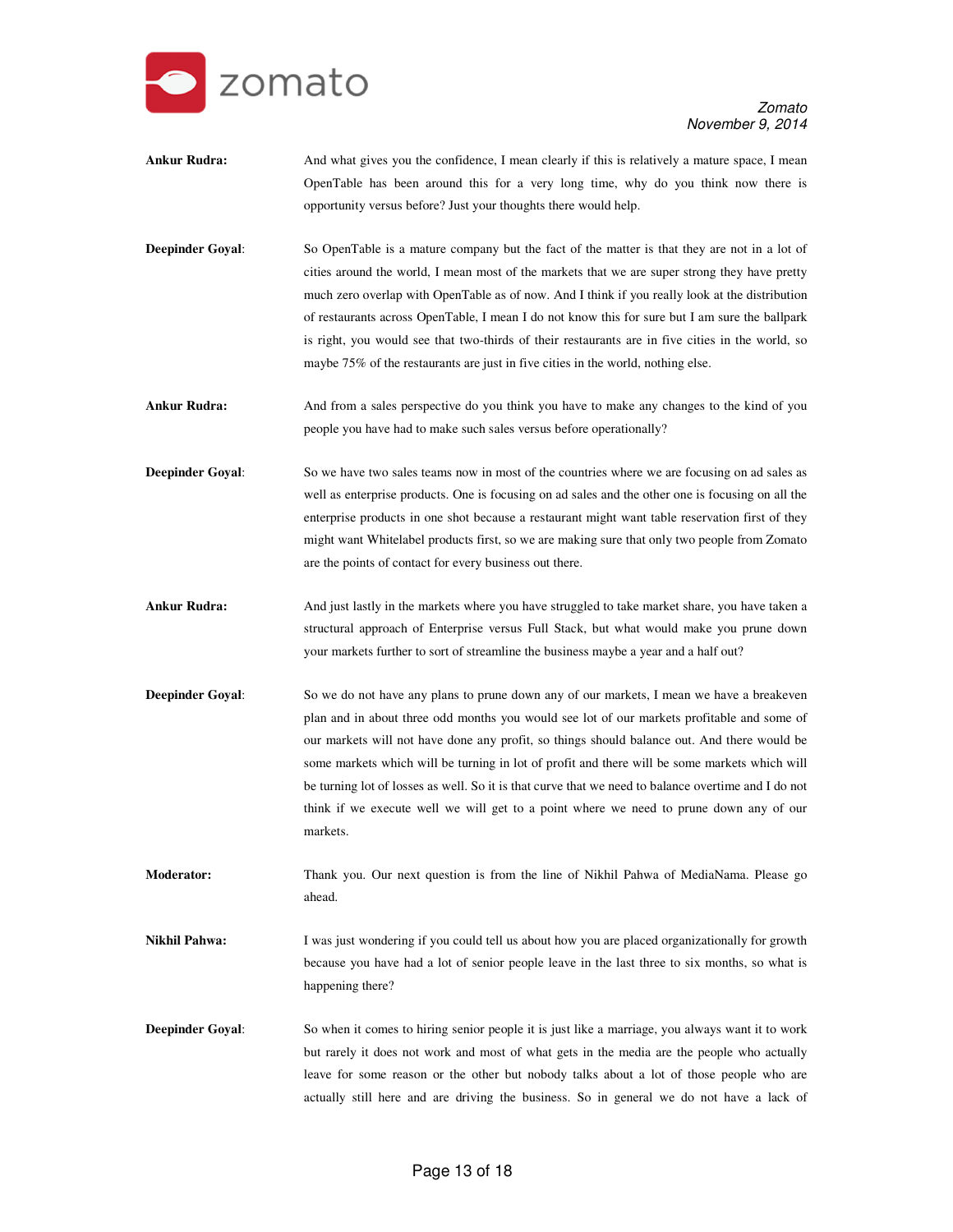

bandwidth problem at the senior management level, we have adequate number of great people to actually cater to all our markets and all our businesses.

**Nikhil Pahwa:** And how do you see that growing in terms of adding more bandwidth capacity?

**Deepinder Goyal:** So we do not need to add any bandwidth right now, we have leaders everywhere, we have leaders for every business function and we have local leadership in all the countries in place, so we are not actively looking for people right now. Having said that, we have this team we call Global Growth Team and we always make sure that we have a couple of people in the team to actually fill in for the more urgent bandwidth requirement that come up.

- **Nikhil Pahwa:** Just in terms of the US business, have you seen any users moving out of what was earlier Urbanspoon, how has the market reacted to the switch and what will it take for you to make that one of your Full Stack markets?
- **Deepinder Goyal:** So we got a lot of negative reaction early on when we switched from Urbanspoon to Zomato, so a small chunk of users who were actually contributing to maybe like 90% of the thing that you hear from the market. And when I say that, we did see a percentage of the users leave us as a platform when we switch from Urbanspoon to Zomato. However, there were enough users who liked Zomato so much that the word of mouth also kicked in and we compensated for the loss that we had from those users. So it has been almost six months since switched from Urbanspoon to Zomato and our traffic in Australia and Canada is actually more than what Urbanspoon had and US is now like very-very close to what it was. And to make US a Full Stack market I think we need to like double our traffic from here on and doubling our traffic in the US which is already sizable chunk is not going to be easy, but we think it is doable.
- **Nikhil Pahwa:** Just in terms of rolling out order in India, what is the approach that you are taking in terms of identifying cities and in terms of where competition is already present or has built the market for you?
- **Deepinder Goyal:** So we are in 14 cities in India right now with online ordering business and that is most of the online business out there, that is most of the restaurants, that is most of the users. And we are actually not picking our battles in terms of saying, Hey these are the cities we will focus on and these are the cities we will not focus on, every city is equally important to us and we have local leadership everywhere for the online ordering business to make sure that we succeed and come out on top in each city that we are in.
- **Nikhil Pahwa:** Can you also elaborate on what are the challenges we faced with Cashless and whether that is a product that you are going to continue with or not?
- **Deepinder Goyal**: So Cashless we have already discontinued and Cashless was piloted in Dubai, what we figured out and we also published a very detailed blog post on that is that using Cashless was not a part of natural flow of users who use the model. So like it is for the online ordering business people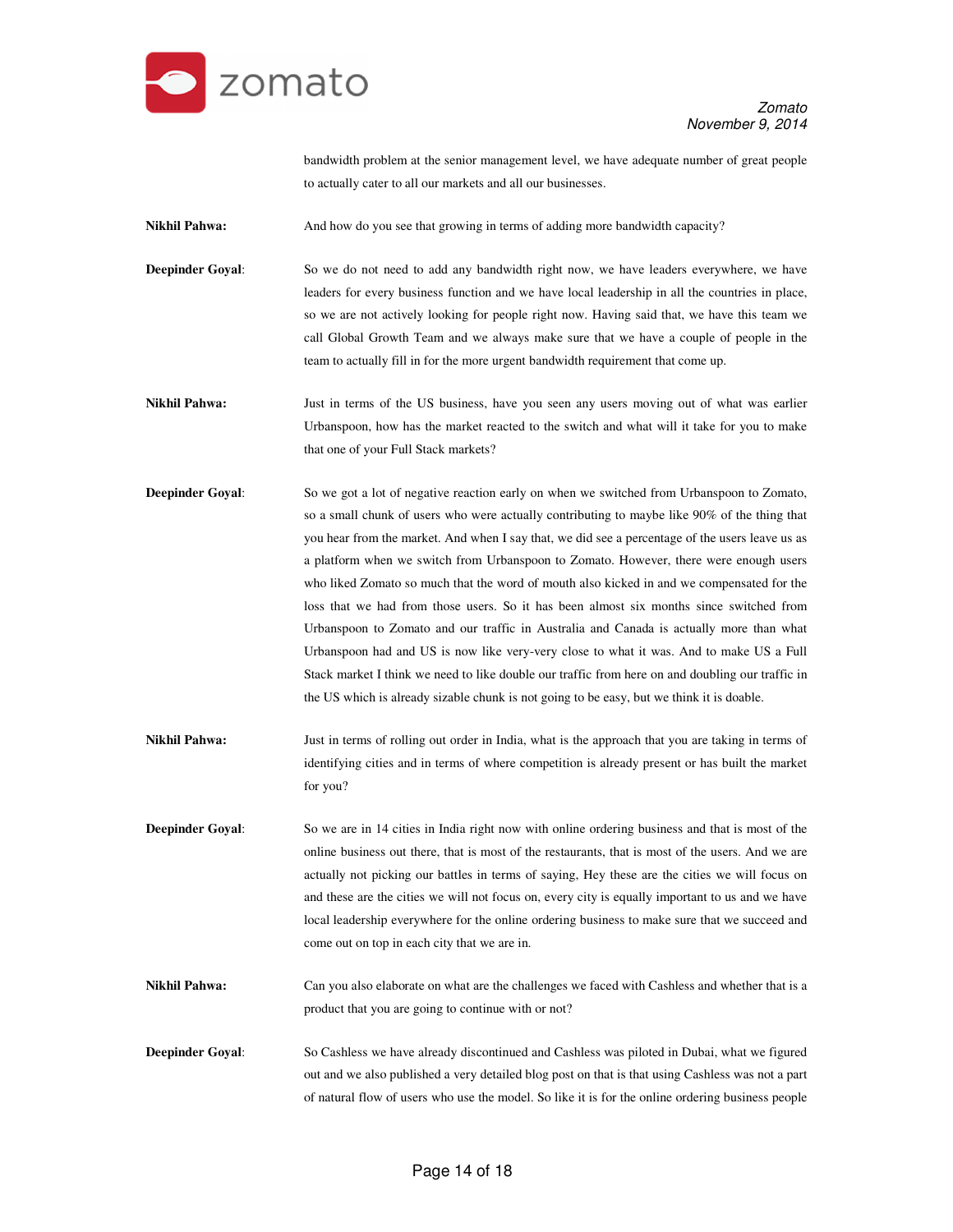

are already calling from the Zomato app to place their orders, so now I mean for the online ordering business they just need to press the button next to the call button and not press the call button, so that is part of the natural user flow. Cashless business we needed users to actually open Zomato while entering a restaurant after they have already made the choice of where they want to go. So people were not used to opening Zomato at that point in time, so it literally came down to the point where we had to pay customer acquisition cost for our own users who are already using Zomato to actually make them transact on Cashless. And longer term we knew that this business is not going to sustain, on payment business you need very large scale.

- **Nikhil Pahwa:** Just one last question on order, from what you are saying has changed as if you are competing with your own calling feature there, so what are you doing to transition users to ordering there?
- **Deepinder Goyal**: So it is a lot about education, and we have pop ups so for example if you press the call button we show a small message saying that, Hey if you are going to order let's try out online ordering feature and most and most of the messaging actually does not have discount associated to them. Now if a user dismisses this pop up three time and we some time switch this feature on from the back end that the fourth time the person calls any restaurant we will throw in a 10% off and make that user try it. So we do these things. Overall we are growing 50% month-onmonth and just to make sure that the quality of our operation stays intact we do not even want to grow faster. I mean we can actually grow 400% month-on-month if we want, but we will have to spend some money on it, but we do not want to. So I think this is a healthy pace for us, our customer cohorts are looking extremely good and we do not want to lose that quality going forward.
- **Moderator:** Thank you. Our next question is from the line of Miten Lathiya of HDFC Mutual Fund. Please go ahead.
- **Miten Lathiya:** I do not know if you have addressed this but how many markets would you be profitable by the end of this fiscal?
- **Deepinder Goyal**: So end of this fiscal we are looking at eight countries to be profitable, I mean that is our internal target, I will be happy if I….
- **Miten Lathiya:** And in terms of time taken to go from last year same time probably when we were talking we were about profitable in just three markets, are these the same five markets which would have been launched in the order of sequence in terms of timelines or not necessarily?
- **Deepinder Goyal:** Yes, they are the markets in that sequence, having said that there is also Turkey, we are also expecting to breakeven in Turkey by January and that is does not fall in the order of sequence. Turkey we actually acquired a company Mekanist, so it was our largest competitor, so now we are pretty much only product in our class of product.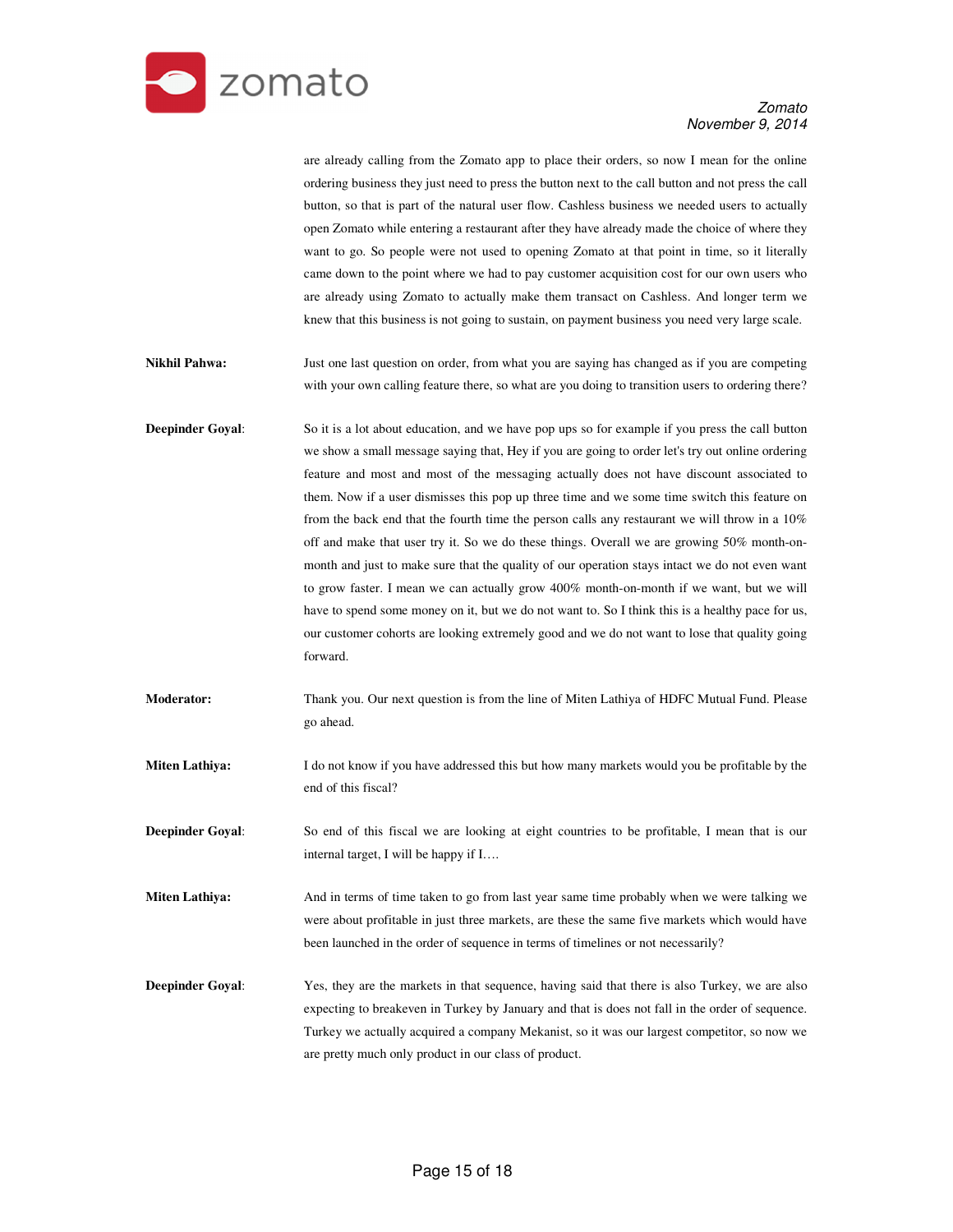

| <b>Miten Lathiya:</b>   | And between, so for the balance 12 odd or 14 I think odd countries that would yet to<br>breakeven, would we be the number one or sort of dominant player or what are the markets<br>which pose a challenge where you are not number one in terms of at least traffic share?                                                                                                                                                                                                                                                                                                                                                                                                                                           |
|-------------------------|-----------------------------------------------------------------------------------------------------------------------------------------------------------------------------------------------------------------------------------------------------------------------------------------------------------------------------------------------------------------------------------------------------------------------------------------------------------------------------------------------------------------------------------------------------------------------------------------------------------------------------------------------------------------------------------------------------------------------|
| <b>Deepinder Goyal:</b> | Some of these markets are very-very new, I mean we launched Malaysia last week and we<br>launched Italy about four months ago. I mean some of these markets we just do not have age<br>on their side when it comes to maturity and profitability. And then there is US for example<br>where we have a long way to go, we need to double our traffic first before we even think about<br>how the financials are going to look like in the US.                                                                                                                                                                                                                                                                          |
| <b>Miten Lathiya:</b>   | So let's say if we give this thing one more year's time, should we say that barring what you<br>launched this year and the US, rest of the markets look like they are on track to breakeven?                                                                                                                                                                                                                                                                                                                                                                                                                                                                                                                          |
| <b>Deepinder Goyal:</b> | So if we do not start investing heavily in new businesses in these markets, certainly yes.                                                                                                                                                                                                                                                                                                                                                                                                                                                                                                                                                                                                                            |
| <b>Miten Lathiya:</b>   | As in you do not go into online food ordering in these markets, is that what you are saying?                                                                                                                                                                                                                                                                                                                                                                                                                                                                                                                                                                                                                          |
| <b>Deepinder Goyal:</b> | Yes.                                                                                                                                                                                                                                                                                                                                                                                                                                                                                                                                                                                                                                                                                                                  |
| <b>Miten Lathiya:</b>   | And when you are talking about your current breakeven plan, that does not build in the online<br>food ordering business in these countries for the current cash to last out sort of?                                                                                                                                                                                                                                                                                                                                                                                                                                                                                                                                  |
| <b>Deepinder Goyal:</b> | It does build online ordering in five countries, so we already have online ordering in India,<br>UAE, South Africa and Australia and we are launching online ordering in Philippines very-<br>very soon. So these are the five countries that are part of the current plan that will have online<br>ordering in. Any future expansion in online ordering into other countries will depend on more<br>capital being available to us.                                                                                                                                                                                                                                                                                   |
| <b>Moderator:</b>       | Thank you. Our next question is from the line of Manu Toms of VCCircle. Please go ahead.                                                                                                                                                                                                                                                                                                                                                                                                                                                                                                                                                                                                                              |
| <b>Manu Toms:</b>       | You have shared your concerns with the employees some time back, you might not meet the<br>revenue target this year and you have hinted at some underperformance, so some thought on<br>that?                                                                                                                                                                                                                                                                                                                                                                                                                                                                                                                         |
| <b>Deepinder Goyal:</b> | So on that, see every sales team needs pressure to work and the email that I sent out was an<br>internal email and that is part of a regular conversation that we keep on having with our sales<br>team. And the other thing is that there is a lot of context behind that email, I mean internally<br>people get it, internally people are actually quite kicked at reading that email and there have<br>been a lot of conversations around these things and you have to put things in that context.<br>What leaked in the media was actually parts of that email, it was not even the full email. So if<br>you completely read it out of context I think it is going to look like the way it looked like to<br>you. |

**Manu Toms:** And what about your concerns about not meeting the revenue target?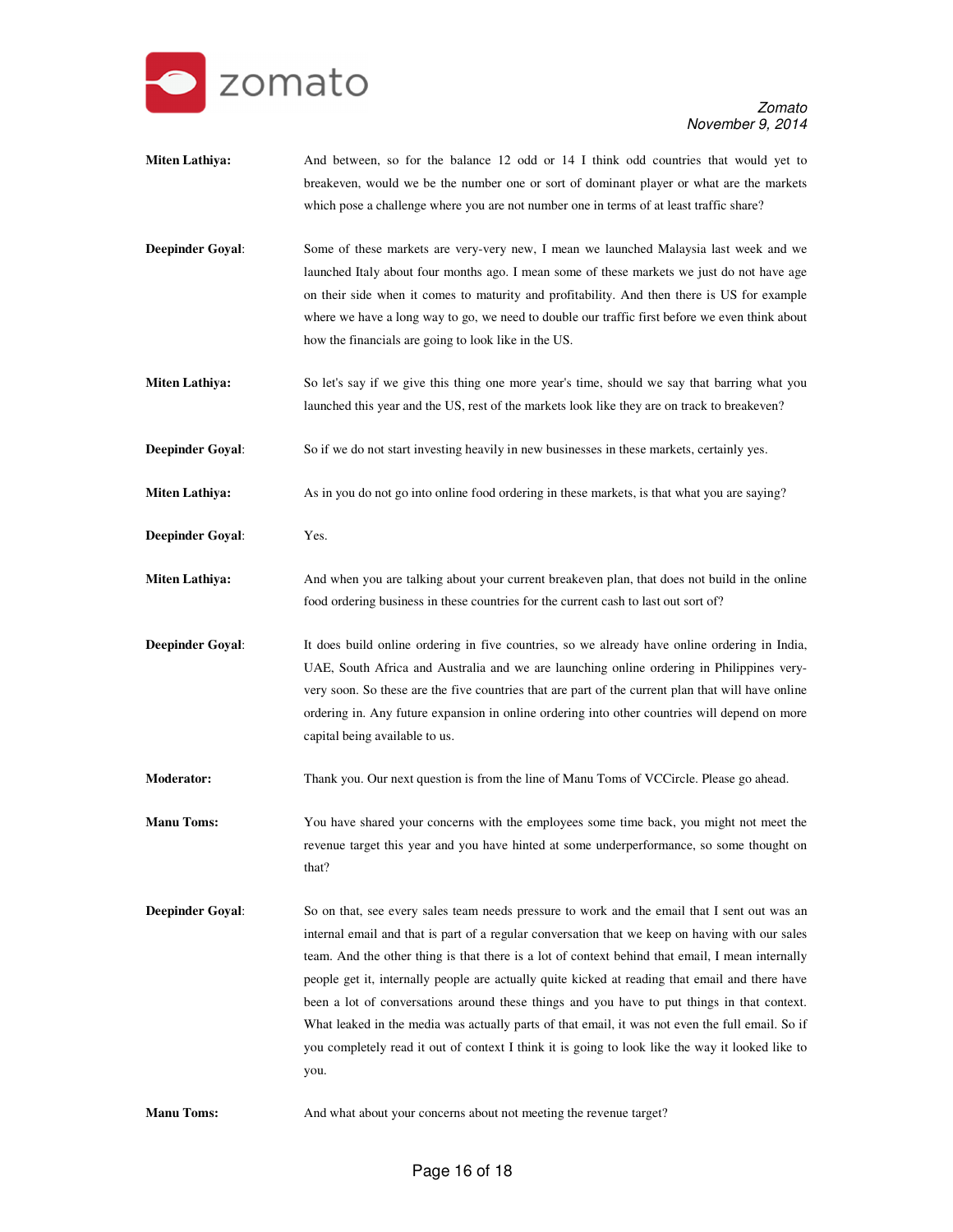

| <b>Deepinder Goyal:</b> | So if we execute well we will meet our revenue targets and that is the case with every company<br>at any point in time, you have to execute well to meet your revenue targets and this was just a<br>nudge in that direction, like always keep working hard and these are the things you should not<br>be worried about and let's just focus and we will meet our revenue targets.                                                                                                                                                                                                                                                                                                                                                                                                                                                                                                                                                                         |
|-------------------------|------------------------------------------------------------------------------------------------------------------------------------------------------------------------------------------------------------------------------------------------------------------------------------------------------------------------------------------------------------------------------------------------------------------------------------------------------------------------------------------------------------------------------------------------------------------------------------------------------------------------------------------------------------------------------------------------------------------------------------------------------------------------------------------------------------------------------------------------------------------------------------------------------------------------------------------------------------|
| <b>Moderator:</b>       | Thank you. Our next question is from the line of Gaurav Rateria of Morgan Stanley. Please go<br>ahead.                                                                                                                                                                                                                                                                                                                                                                                                                                                                                                                                                                                                                                                                                                                                                                                                                                                     |
| Parag:                  | Hi, this is Parag here. So Deepinder just two questions, one relating to the earlier, the one that<br>was just asked earlier. So you did mention that based on the way your things are moving right<br>now you could at least double your revenue, but do you think that is lower than what you were<br>let's say expecting at the beginning of the year or is that pretty much in line with your<br>expectations?                                                                                                                                                                                                                                                                                                                                                                                                                                                                                                                                         |
| <b>Deepinder Goyal:</b> | So this is in line with the expectations of our investors from us, but of course our own<br>expectations from us are a lot more than that and we are aiming to hit that and not just this.                                                                                                                                                                                                                                                                                                                                                                                                                                                                                                                                                                                                                                                                                                                                                                 |
| Parag:                  | And my second question is, we have picked up stuff around companies laying off employees<br>and you have had some layoffs as well which is largely because you are expecting the way you<br>are going to do business to be different from what it used to be earlier, so how do you think<br>that changes now, it says that you are going to use technology to do what the feet of street was<br>doing earlier. How exactly does that play out and is this a model that can work out in emerging<br>markets as well or is this more for developed markets?                                                                                                                                                                                                                                                                                                                                                                                                 |
| <b>Deepinder Goyal:</b> | Actually that is a model we are using for every market, so this is also part of the big learning<br>that we got from Urbanspoon, so the way Urbanspoon used to manage its content was it did<br>not have any feet on street so it was a complete opposite. And the bigger fact behind all the<br>changes that we did was that $40\%$ of the restaurants on Zomato account for $92\%$ of the traffic.<br>So what we said that, Hey do we really need to put in all those feet on street behind the rest of<br>the 60% which have 8% off the traffic, and this 8% is also the lowest quality traffic that we<br>have on Zomato. So we really just rationalize the way we look at our business and we have<br>done it everywhere. And I know that everybody heard that most of these layoffs were in the<br>US, but the fact of the matter is that 50% of our listings are also in the US. So the US got<br>impacted the most when it comes to these changes. |
| Parag:                  | And maybe one just last question, have you already started monetizing Zomato Order as yet in<br>terms of commissions or is that something that you will only rollout as you gain traction in it?                                                                                                                                                                                                                                                                                                                                                                                                                                                                                                                                                                                                                                                                                                                                                           |
| <b>Deepinder Goyal:</b> | We are already monetizing and the business is doing well, we are quite happy at how<br>everything is going on in the Order side.                                                                                                                                                                                                                                                                                                                                                                                                                                                                                                                                                                                                                                                                                                                                                                                                                           |
| Moderator:              | Thank you. Ladies and Gentlemen, that was our last question. I now hand the floor back to Mr.<br>Goyal for closing remarks. Over to you, sir.                                                                                                                                                                                                                                                                                                                                                                                                                                                                                                                                                                                                                                                                                                                                                                                                              |